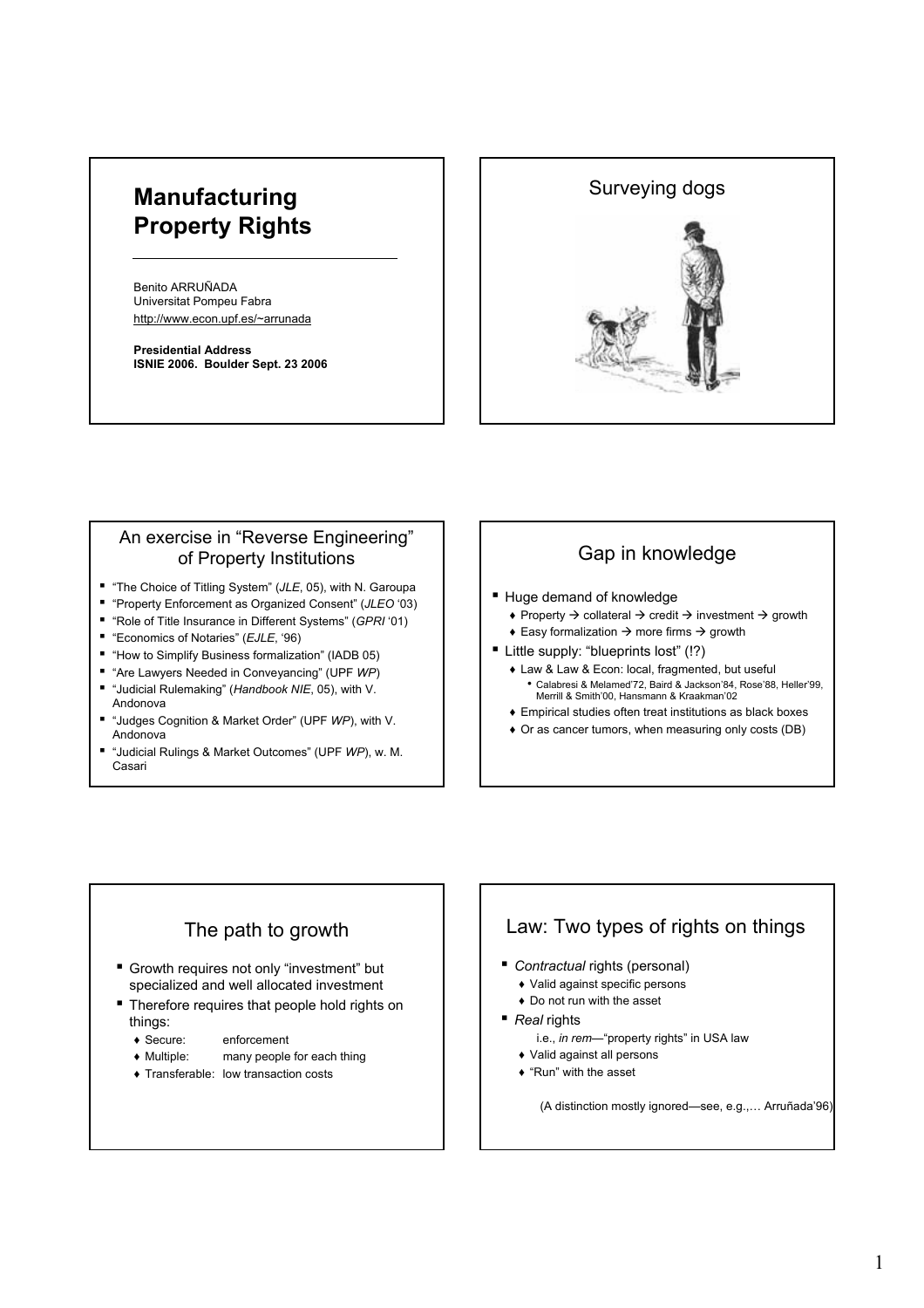# The tradeoff of real rights

- Enforcement advantage: *consent* of rightholder required for a right to be damaged
	- $\triangle$  Example: Mortgage  $\rightarrow$  no default risk
- Higher transaction costs when real rights (e.g. mortgage) may survive transactions (e.g., sale)  $\rightarrow$ 
	- ♦ If hidden mortgage enforced, uninformed parties are reluctant to buy, or to lend even with mortgage

### Solution: Public intervention to reduce transaction costs

- Publicity required for a mortgage to be enforced *in*  $rem \rightarrow 2^{nd}$  lender or buyer knows & requires 1<sup>st</sup> mortgage removed.
- Consequence: 2-step contracting
	- ♦ 1st b/w parties (borrower and 2nd lender or buyer) ♦ 2nd b/w parties and third parties (the 1st lender)
- Implementation: Switch adjudication or priority rule
	- ♦ Privacy: first in contract first in right
	- ♦ Publicity: first in publicizing, first in right







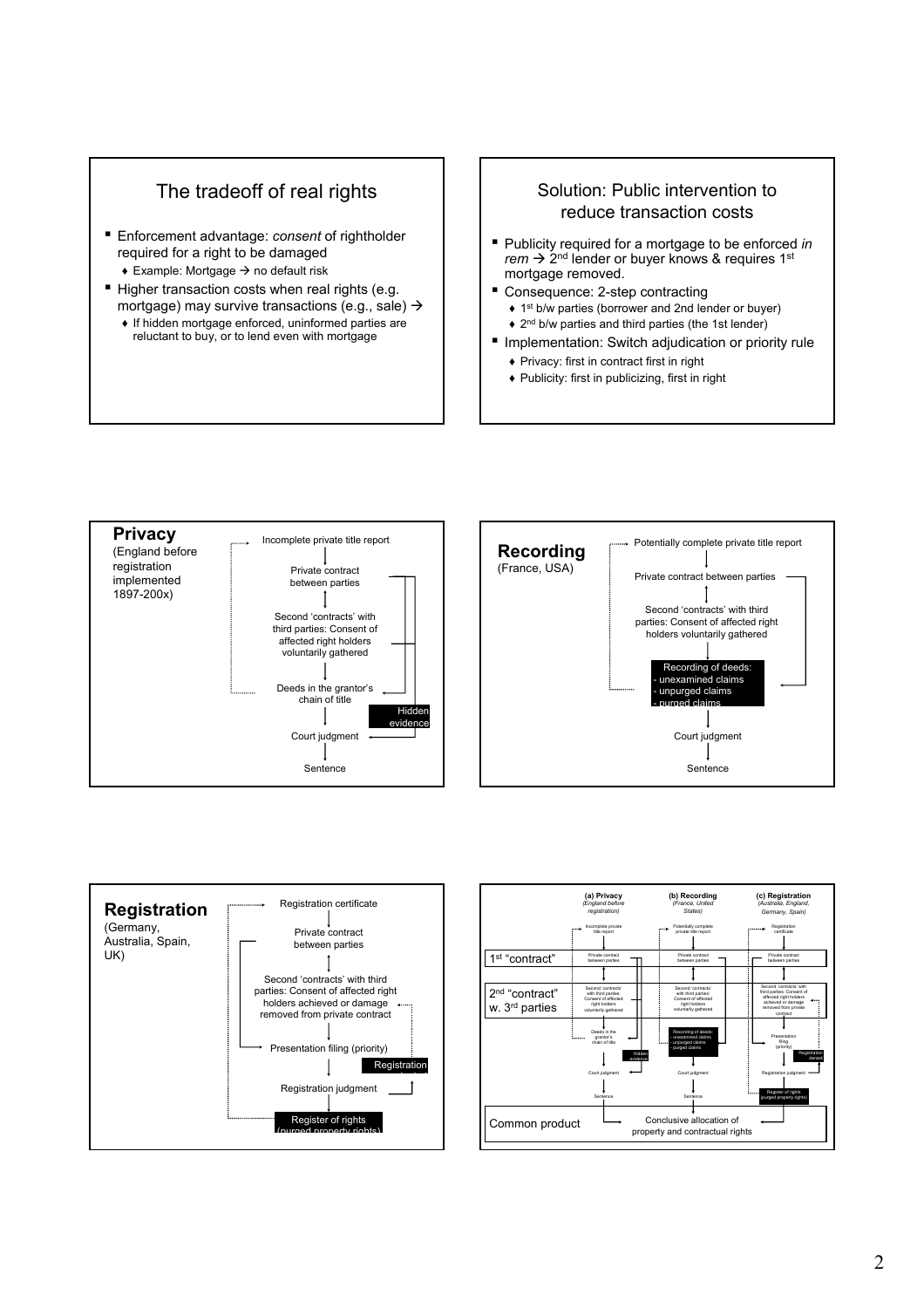# Comparison (1): Purging of conflicting rights

- Voluntary & incomplete in privacy & recording
- Mandatory & complete under registration
- Artisan versus industrial production of property rights

### Comparison (2): Functional equivalencies

- Old civil law notaries = Title "Insurance" Cos.
- Registration = Recording + Courts
- Same effects after public intervention, but this intervention is:
	- ♦ ex post (judicial) & occasional in privacy & recording
	- $\bullet$  ex ante & general in registration  $\rightarrow$  innocent acquirers protected *in rem*

### Comparison (3): Common organizational principles

- Competition in the first, private, contract b/c it has only or mostly effects b/w parties
- **Territorial monopolies in the second, public,** "contract" b/c it has effects on third parties
	- $\triangle$  Recording  $\rightarrow$  priority
	- $\rightarrow$  Registration  $\rightarrow$  rights

# Three policy questions

- How to regulate private contracting?
- How to organize publicity?
- How to ensure that judges do enforce rights?



### Diminishing demand ■ Evolution of titling systems ♦ Privacy: search, guarantees, depositories, authentication ♦ Recording: search, guarantees, depositories, authent. ♦ Registration: search, guarantees, depositories authentication (until info tech) ■ Changes in parties and transactions  $\triangle$  Parties: large, reputed  $\rightarrow$  info asymmetry irrelevant  $\triangle$  Transactions: standard, mandated  $\rightarrow$  no contract design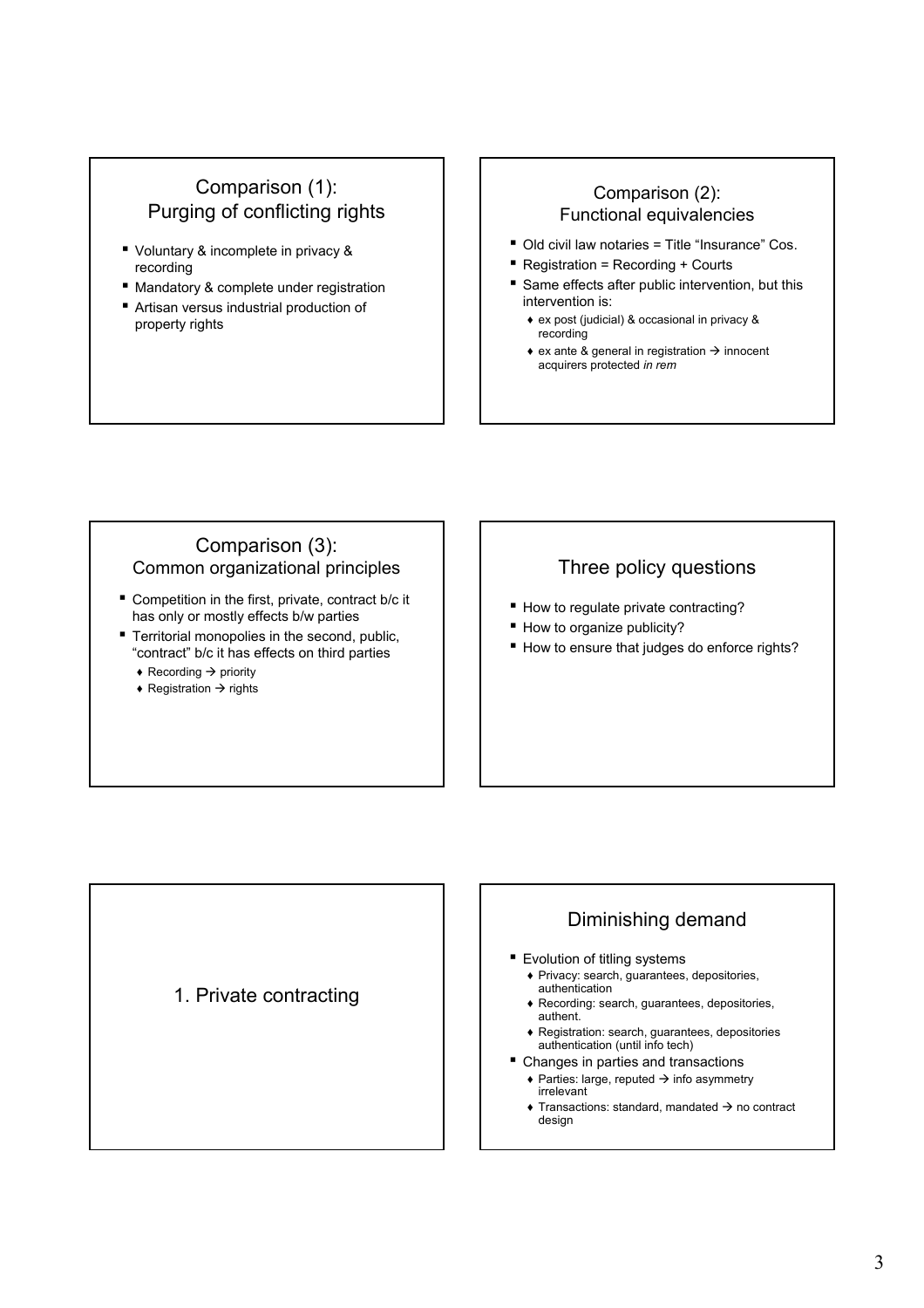# Tentative policy implications

- Doubts on timid policies, freeing:
	- $\rightarrow$  prices (as in The Netherlands)  $\rightarrow$  Bigger rents
	- $\bullet$  or even entry (Portugal)  $\rightarrow$  Rent dissipation
- More drastic restructuring viable:
	- ♦ Making intervention by notaries voluntary, as in Italy (for cars!) and Portugal (companies, land?); or by lawyers (16 USA states where only DYI allowed)
- Serious doubts of reform proposals (NZ, Eng) to allow conveyancers to register

# 2. Publicity

# Recording or registration?

- Recording supposedly less costly
	- ♦ Voluntary purging—but duplication
	- ♦ Private incentives—but heavily regulated monopolies
- Registration supposedly more effective
	- ♦ Greater security—but:
		- hard to reach & maintain, falling back to recording
		- incomplete—e.g., "overriding interests"
		- too effective causes "generalized gatekeeping"